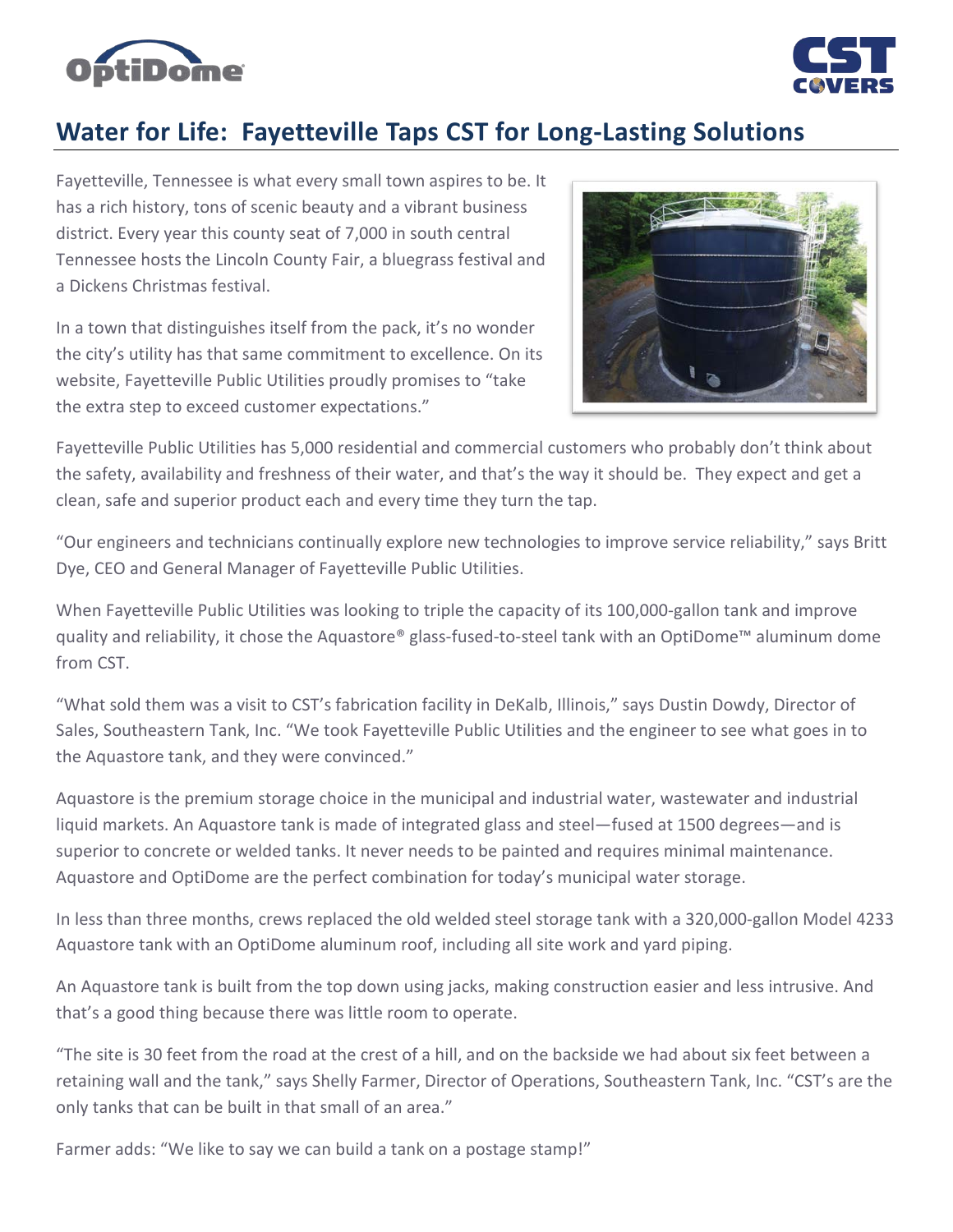



## Water for Life: Fayetteville Taps CST for Long-Lasting Solutions

Fayetteville is the first Southeastern customer to install an OptiDome. The flush batten construction gives it a smooth, seamless appearance—no unsightly beams, girders or columns. With the ability to cover spans of 700 feet or more, the OptiDome has a wide range of applications. Performance is exceptional; it facilitates increased water shedding and eliminates ponding, even on a low profile design, while providing a water-tight cover solution. Not only is it aesthetically pleasing, but the OptiDome performs reliably under the most stringent environmental conditions, including heavy snow loads and high wind speeds.

"The new OptiDome is a customer-focused design, which delivers a reliable, long lasting, innovative smart cover product in terms of value, performance and reliability," says John Delaney, Vice President of CST Covers Industries, Inc.

"The OptiDome is a source of pride for us," says Dye. "It's designed for easy access so we can perform maintenance, plus it's an attractive landmark that our customers are talking about because they see it every day from the road."

When it comes to water storage, CST's all-aluminum dome and Aquastore's glass-fused-to-steel tank far outperform a concrete or welded steel, tank and roof.

"Unlike other tanks, the Aquastore is a continuous improvement design," says Dowdy. "The fact that it will always be evolving to meet changing requirements really captured their imagination."

Dowdy continues: "After having a welded tank for many years, they've seen the advantages of the Aquastore and tell us it's a preferred option to use going forward."

Fayetteville's Dye likes the fact that his storage tank is safer, newer and technically superior. Plus it yields better drinking water.

"We had some rust problems with the old tank, and this is like night and day in comparison," says Dye. "CST and Southeastern Tank are great to work with; they put it up right and do it right."

Delivering a next-generation storage solution to a discriminating public utility customer is truly a team effort. Southeastern Tank is the premier provider for liquid storage solutions in the Southeastern United States and an authorized distributor for CST.

"I've personally worked with CST for the past 25 years," says Southeastern's Farmer. "They're always a pleasure to work with, the ideal partner."